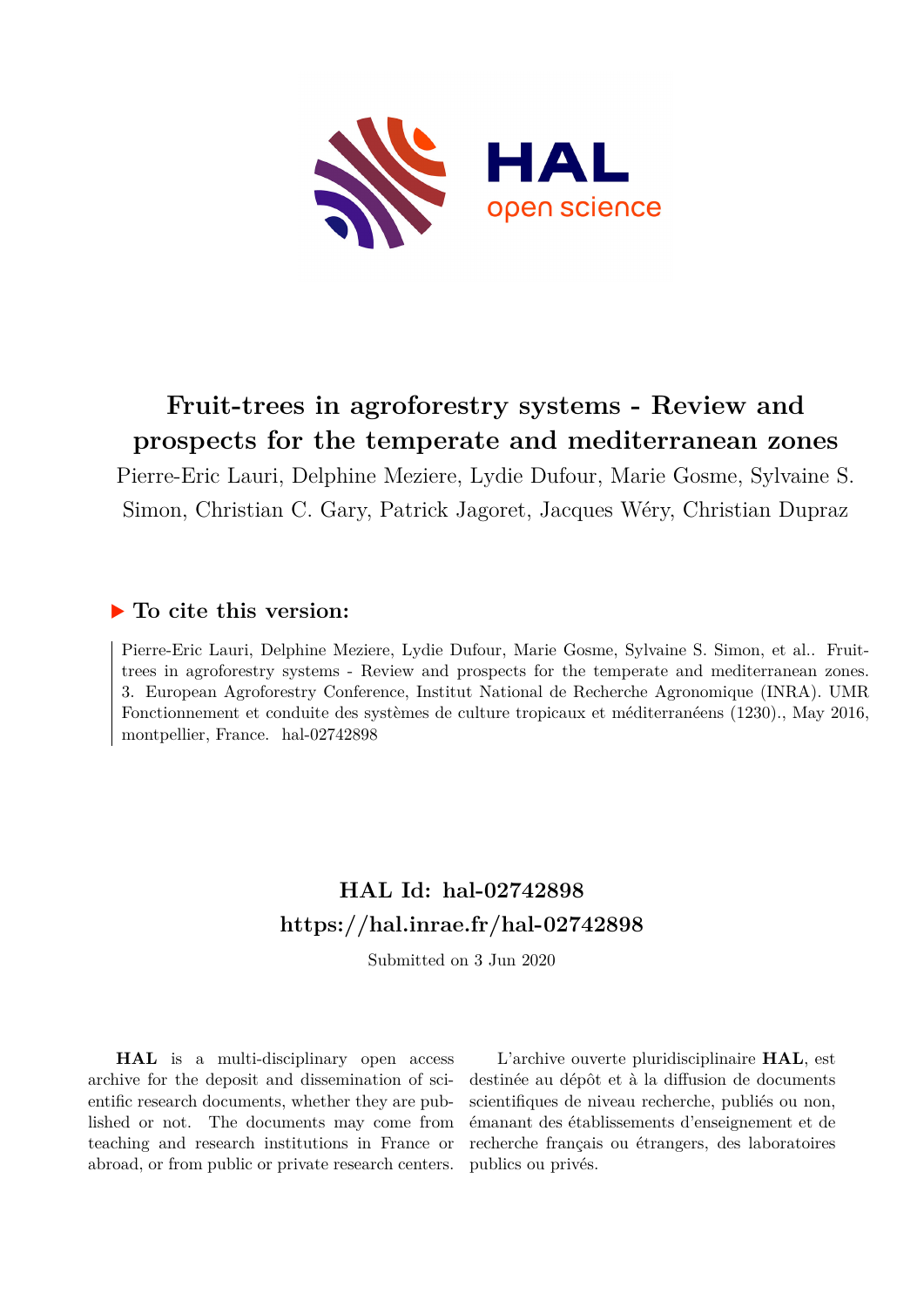### **FRUIT-TREES IN AGROFORESTRY SYSTEMS - REVIEW AND PROSPECTS FOR THE TEMPERATE AND MEDITERRANEAN ZONES**

Lauri PÉ<sup>1\*</sup>, Mézière D<sup>1</sup>, Dufour L<sup>1</sup>, Gosme M<sup>1</sup>, Simon S<sup>2</sup>, Gary C<sup>1</sup>, Jagoret P<sup>3</sup>, Wery J<sup>4</sup>, Dupraz C<sup>1</sup>

#### Correspondence author[: lauri@supagro.inra.fr](mailto:lauri@supagro.inra.fr)

(1) INRA, UMR SYSTEM, Montpellier, France (2) INRA, UERI Gotheron, St Marcel les Valence, France (3) CIRAD, UMR SYSTEM, Montpellier, France (4) Montpellier SupAgro, UMR SYSTEM, Montpellier, France.

#### **Introduction**

Monocropping has proved its high performance under optimized conditions such as the provision of external resources. However these systems perform poorly when inputs are reduced (Altieri et al. 2015). Agroforestry belongs to the multiple cropping paradigm using plant interactions to increase or at least to maintain crop production with lower inputs and to enhance ecological services (Gaba et al. 2015). It is mostly based on full intercropping or relay cropping depending on if plants are grown together during their whole-growing cycle or a part of it, respectively (Parrotta et al. 2015).

The focus of this paper is on how fruit-trees can be integrated in agroforestry systems (AFS) in the temperate and Mediterranean zones. We will first show the contrasted situations between the tropics and the temperate and Mediterranean zones. We will then present the main biological and agronomic specificities of fruit-trees compared to annual crops and timber-trees. We will conclude on the interest and challenges of AFS structured around timber- and fruittrees.

#### **Fruit-trees are under-represented in agroforestry systems in the temperate and Mediterranean zones**

A majority of AFS are found in the tropics and sub-tropics where fruit-trees constitute an important component of agroforestry systems (Nair 1991). In these contexts, the interactions between the characteristics of AFS and the behavior of fruit-trees receive an increasing interest for crops such as coffee (e.g., shade *versus* productivity; Cerdan et al. 2012) and cocoa (e.g., spatial structure and biodiversity *versus* productivity (Deheuvels et al. 2012) or pests and diseases (Gidoin et al. 2014)).

In temperate Europe, fruit-trees have been traditionally cultivated in AFS known as "Joualles" and "Verger haute tige" in France (Dupraz and Liagre 2011) or "streuobst" in Germany (Herzog 1998). These systems dated back from the  $17<sup>th</sup>$  century and reached their peak during the 1930s (Herzog 1998). Production was mostly oriented towards family consumption and the possible surplus of fruit was sold to neighboring cities (Herzog 1998). It is likely between the two world wars, along with a generalized specialization of all production systems in agriculture, that the increasing demand for fruits entailed the disintegration of these fruit-tree-based AFS and fruit hedges, and the emergence of orchard systems precursors of modern intensive orchards, mechanized crop and fodder production (Herzog 1998). At the same time, traditional fruit-treebased AFS were considered as not profitable by the European Economic Community and 1998 statistics indicated that these systems use of the whole agricultural land ranges from 0% (Ireland) to 5.4% (Spain) mostly as silvopastoral systems (Herzog 1998; Nair 1991). The strong reduction in the number of cultivars accompanied these evolutions. For example, in Germany, it is estimated that the traditional streuobst systems hosted a high genetic diversity with ca. 1400 apple cultivars which were robusts and well adapted to the local pedoclimatic conditions (Herzog 1998) whereas in the current monocropping system 52% of apple production is covered by only five cultivars (Garming 2013).

Nowadays, a majority of research works developed on fruit-trees are based on monocropping systems, with ca. 5% of all published articles dealing with fruit-trees in AFS and no significant trend over the recent years (**Figure 1**). However, the economic and ecological interests of traditional systems integrating agroforestry practices are documented on fruit-trees such as walnut (e.g., Mary et al. 1998). In the same time, there is a growing interest for agroecological orchards not only in terms of sustainability especially with regards to the control of pests and diseases (Simon et al. 2015) but also in terms of economic efficiency (Duru et al. 2015). In this context, there is a need to develop more fundamental and applied research on the design and performances of temperate and Mediterranean AFS integrating fruit-trees.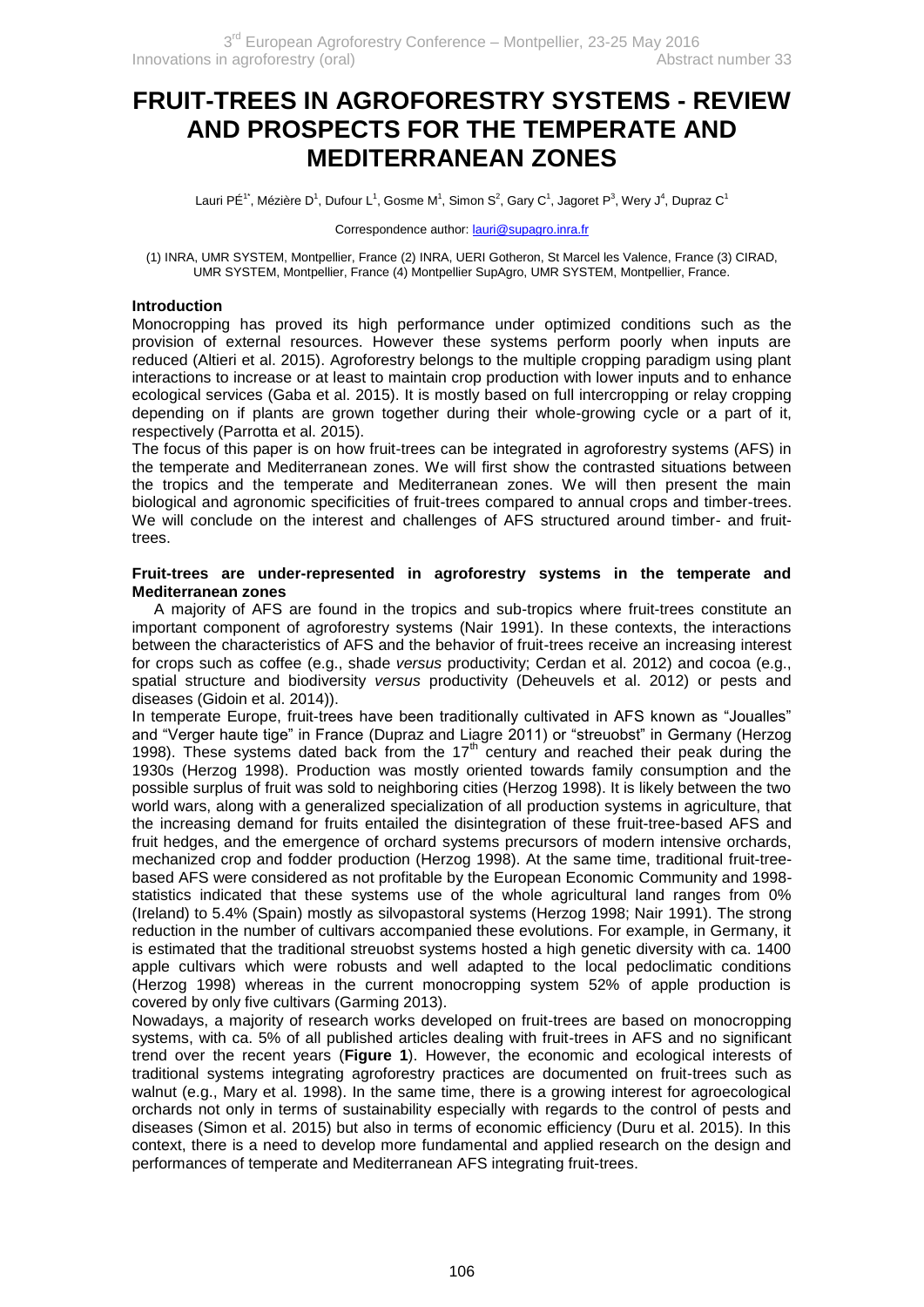

Figure 1: Annual frequency of published articles with topic "fruit-tree - AFS" (i.e., "fruit-tree" combined with "agroforestry" or "agroecosystem" or "agrosystem" or "silvoarable system" or "alley cropping system") and with topic "fruit-tree" alone, from 2006 to 2015, in all document types and all Web of Science (WOS) categories (access, January 2016).

#### **Biological and horticultural specificities of fruit-trees**

Growing fruit-trees in AFS requires taking into account three main aspects.

- 1) *Genetics of the plant material* In the last decades, whatever the species, fruit-tree breeding programs have poorly considered tree hardiness. As a consequence, available cultivars in monocropping orchards are generally pest- and disease- susceptible and are heavily sprayed with pesticides (e.g., apple, Parisi et al. 2014). This could be a bottleneck to develop mix cropping with fruit-trees since pesticides are registered per pest and crop.
- 2) *The fruit-tree as a composite entity*  Contrary to timber-trees usually propagated by seeds or cuttings, most temperate fruit-trees are planted as composite entities with the cultivar bearing the desired fruits (most of the aerial part) grafted on a rootstock (root system). The rootstock is used to control the intrinsic vigor of the tree, its growth habit and fruiting precocity. It is also used to adapt the cultivar to unfavorable abiotic and biotic environmental conditions. Although planting own-rooted fruit-tree cultivars, i.e., with more vigor, could be interesting in contexts of competition for light and nutrients (e.g., apple, Maguylo and Lauri 2007), the genetic variability of both the cultivar and rootstock are efficient means to precisely adapt the plant material to growing conditions.
- 3) *Tree management* Once the tree is planted, training and pruning techniques are essential to drive tree growth and fruiting year after year. These manipulations of tree architecture have two objectives: to give a shape to the tree to optimize light interception in relation to the planting design and to balance vegetative growth and fruiting to ensure regular fruit production (e.g., apple, Lauri and Laurens 2005).

#### **Integrating fruit-trees in temperate and Mediterranean agroforestry systems**

In the AFS predominant in the temperate zone, plants are structured in two spatial strata with timber-trees, nut-trees or fruit-trees in the upper stratum and herbaceous crops in the lower stratum (e.g., apple trees combined with soybean and peanut; Gao et al. 2013).

We propose that, similarly to what is commonly observed in tropical AFS, an original timbertree-based AFS could be enriched with fruit-trees in an intermediate vertical stratum (**Table 1**). However, developing 3(or more)-strata AFS structured around fruit-trees and timber- or nuttrees directly addresses how ecosystem services are managed, especially the hierarchy among provisioning (fruit yield) and other ecosystem services such as regulation of pests and diseases.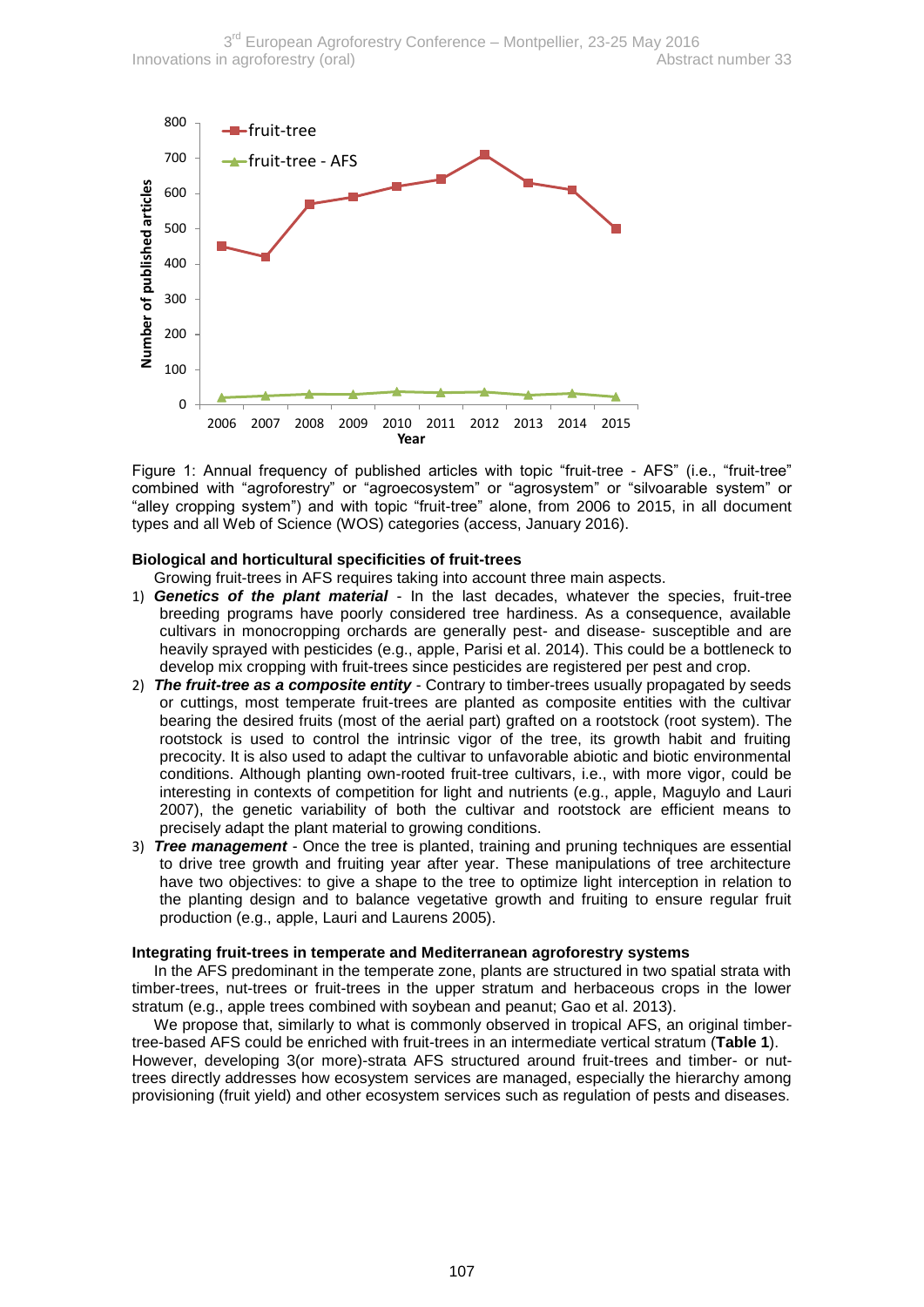|                                        | 3 (or more) vertical strata                                                                                          | 2 vertical strata                                                                         | Life-cycle          |
|----------------------------------------|----------------------------------------------------------------------------------------------------------------------|-------------------------------------------------------------------------------------------|---------------------|
| Upper stratum<br>(10m<br>and<br>above) | Timber-tree, nut-tree (walnut)                                                                                       | -----------                                                                               | 30 years or<br>more |
| Medium<br>(3 to 4.5m)                  | trellised in<br>(possibly)<br>Fruit-tree<br>row design)<br>In the timber-tree row<br>and/or<br>In the cropping alley | trellised in<br>(possibly<br>Fruit-tree<br>row design)                                    | $15-25$ years       |
| Lower<br>(up to 2m)                    | Cereals and associated rotation<br>annuals/perennial<br>Vegetables.<br>grasses, Fruit bushes                         | Cereals and associated rotation<br>Vegetables, annuals/perennial<br>grasses, Fruit bushes | 1 to 5 years        |

#### Table 1: AFS ideotypes integrating fruit-trees.

In such context, the interest but also the challenges of timber- and fruit-tree based AFS lie in the following aspects:

- 1) **Fruit production** Increasing plant diversity in an AFS increases competition for light. The ability of fruit-trees to grow under the shade of timber- or nut-trees depends partly on the phenology of all the species, and for a given species of the cultivar. Interactions between the environment and the characteristics of the fruit-tree may not only affect fruit yield but also the visual appearance of the fruit. Further, how the fruit-tree based AFS, compared to the monocropping systems, affects the Land Equivalent Ratio (LER) but also labor efficiency warrant more studies.
- 2) **AFS microclimate and plant ecophysiology** In the Mediterranean area, fruit-trees may be subjected to an excess of solar radiation during summer with known deleterious effects on fruit quality and leaf functioning (photooxydative damage). In such micro-climatic condition, the use of timber- or nut-trees for shade may be a good alternative to shade nets that are commonly used in monocropping orchards.
- 3) **Biocontrol of pests and diseases** Designing annual and perennial plant assemblages can be a way to foster both bottom-up and top-down processes in the food web, as well as barriers and dilution effects, to control pests and diseases and to decrease pesticide use (Simon et al., 2015).

Ongoing and planned projects at INRA, France, in collaboration with other academic and applied research organizations and growers aim to enhance the scientific knowledge of fruittree-based AFS, and further to improve the design of these systems and to evaluate their productivity and economic viability. Apart from research investigations conducted on the aerial (e.g., light) and the subterranean (e.g., water, nutrients) compartments of the various plants under the paradigm of competition or facilitation (e.g., Moustakas et al. 2013), two main aspects need to be considered. Firstly, although the vertical stratification of the trees, timber- or nuttrees and fruit-trees, is related to the architectural characteristics of the species (Table 1), their horizontal distribution needs to be adapted to the growth patterns of the species (e.g., alternating rows of timber- and fruit-trees vs. planted in the same row). Secondly, the temporal resolution of the AFS also has to be investigated whether all species are planted in the same year or in consecutive years, possibly including a dynamic planting density scenario with the removal of some trees depending on competitions among plants.

References:

- Altieri MA, Nicholls CI, Henao A, Lana MA (2015) Agroecology and the design of climate change-resilient farming systems. Agron Sustain Dev 35: 869–890.
- Cerdan CR, Rebodello MC, Soto G, et al. (2012) Local knowledge of impacts of tree cover on ecosystem services in smallholder coffee production systems. Agroforest Syst 110: 119–130.
- Deheuvels O, Avelino J, Somarriba E, Malezieux É (2012) Vegetation structure and productivity in cocoa-based agroforestry systems in Talamanca, Costa Rica. Agr Ecosyst Environ 149: 181– 188.
- Dupraz C, Liagre F (2011) Agroforesterie, des arbres et des cultures. Éditions France-Agricole, Paris.

Duru M, Therond O, Fares M (2015) Designing agroecological transitions; A review. Agron Sustain Dev 35: 1237-1257. Gao L, Xu H, Bi H et al. (2013) Intercropping Competition between Apple Trees and Crops in Agroforestry Systems on the Loess Plateau of China. PLoS ONE 8(7): e70739. doi:10.1371/journal.pone.0070739.

- Garming H (2013) Apple production in Germany[. http://www.agribenchmark.org/](http://www.agribenchmark.org/) comvosfilelist/219/
- Gidoin C, Babin R, Bagny Beilhe L et al. (2014) Tree Spatial Structure, Host Composition and Resource Availability Influence Mirid Density or Black Pod Prevalence in Cacao Agroforests in Cameroon. PLoS ONE 9(10): e109405. doi:10.1371/journal.pone.0109405.
- Herzog F (1998) Streuobst: a traditional agroforestry system as a model for agroforestry development in temperate Europe. Agroforest Syst 42: 61–80.

Gaba S, Lescourret F, Boudsocq S et al. (2015) Multiple cropping systems as drivers for providing multiple ecosystem services: from concepts to design. Agron Sustain Dev 35: 607–623.